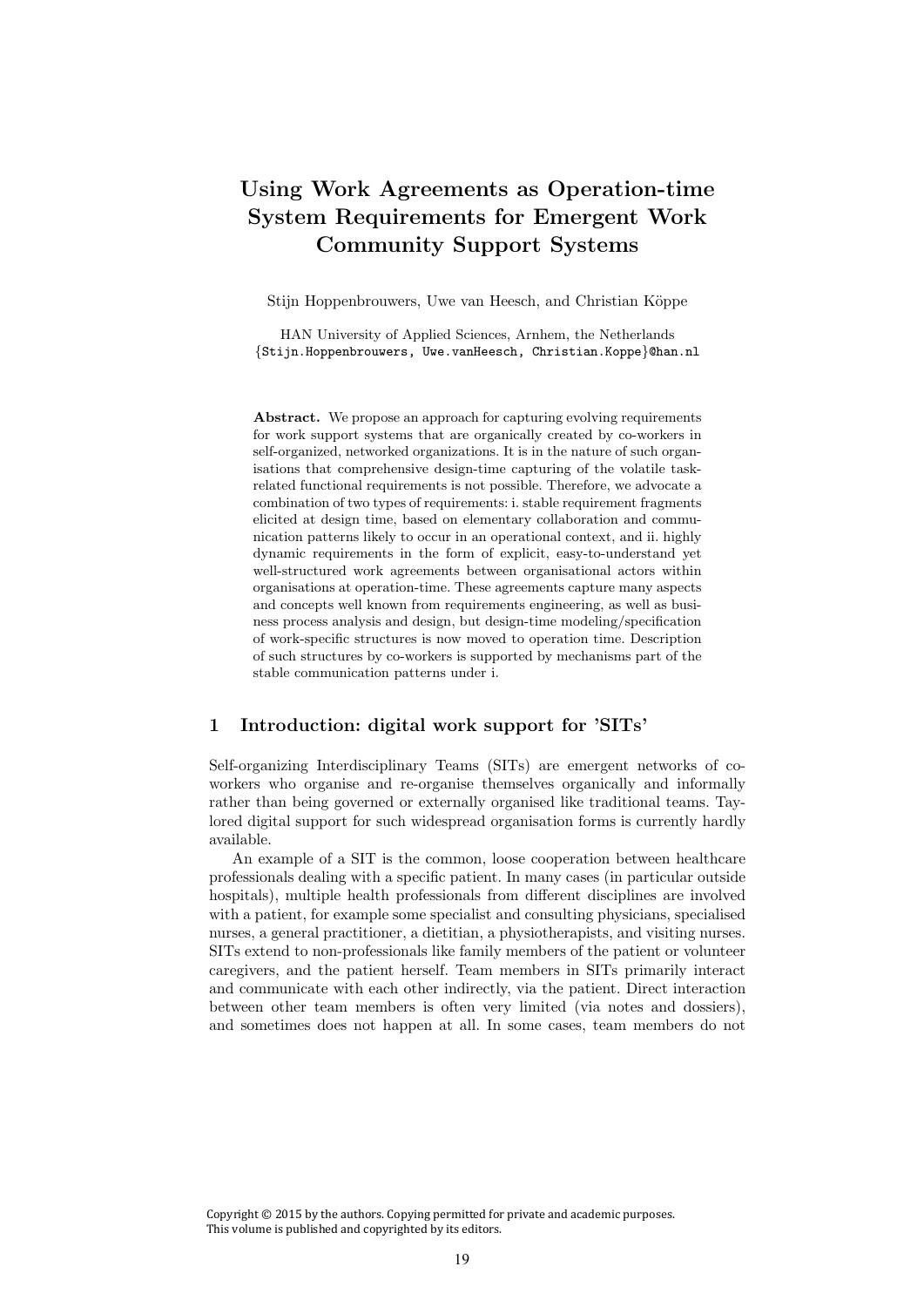even know each other. And yet, in principle they work together towards one common goal: the well-being of the patient. SIT composition may vary from day to day, and team members may not even be aware of this. Tasks, roles and responsibilities are often subject to continuous change.

Flawed cooperation in, and resulting sub-optimal functioning of, SITs in healthcare is usually blamed on lack of exchange, or limited availability, of factual medical and administrative information. However, another important factor hampering cooperation is that information and communication of a more operational, coordinative nature is missing: who is doing what with and for the patient, when, and why. Part of these communicational shortcomings do not even concern medical details. Cooperation in SITs is highly dependent on the current situation and the tasks individual SIT members have to perform.

Although SITs, perhaps even more than traditional forms of organisation based on stable workprocesses, could benefit greatly from digital work support systems (beyond basic message and file exchange), their dynamic characteristics make it very hard to plan and develop such systems. In SITs, 'design time' comprehensive articulation of work is not possible (no resources, no dedicated analyst/developer, very frequent changes in the organisational structure). Traditional pre-design requirements engineering activities are out of the question here. So if design-time RE is out, what is the alternative?

If design time elicitation of requirements is ruled out, only 'operation time' articulation of work is possible in SITs. Interestingly, such 'communication about work' is part and parcel of all cooperative work, and comes natural to humans as they cooperate. It is entwined with communication performed as part of the execution of tasks. Central to such articulation of work are *work agreements* made between co-workers. We propose that dynamic (i.e. operation time) requirements directly pertaining to the emergent organisational structures in SIT operations can in principle be derived from such work agreements. Operationtime requirements can be used to enable self-adaption of work support systems within the boundaries of pre-defined, stable functional building blocks. These building blocks derive from existing, general organisational collaboration and communication patterns, a subset of which directly support the articulation of the volatile work agreements.

The rest of this article is organised as follows: The problem is described in more detail in Section 2. In Section 3 we outline our position, followed by the description of the research goal and approach in Section 4.

### 2 Problem Statement

Although most work support systems offer support for communication and collaboration, they often fall short of effectively supporting SITs due to either their restrictive and prescriptive nature, or their lack of required situation-specific functionality. This becomes evident in the above example, but can also be observed in other kinds of organizations.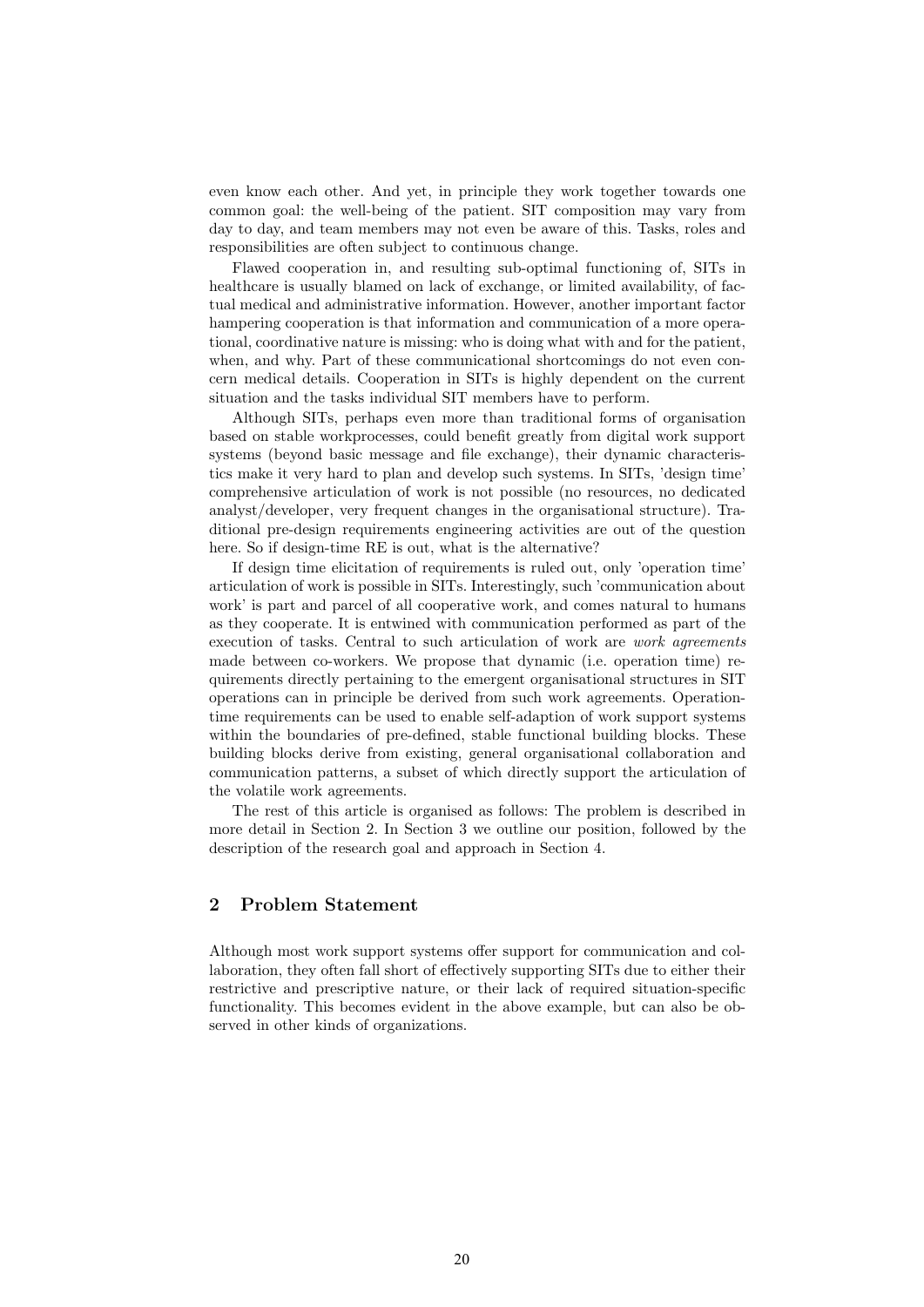Work support systems are often designed using a top-down approach. They are designed up-front and reflect the *intended* and *anticipated* collaboration and communication structures in the organization. But SITs often emerge at 'operation-time' and they have requirements that are not addressed by the supporting systems. SITs therefore often use a variety of standard facilities like oral communication, mail, unstructured file exchange, and meetings via informal communication channels like social media. All of these are mainly unstructured and are often not included in the systems supporting the work processes of the organization, and the related tasks as performed by co-workers. This is the core of the problem: due to their continuously changing nature and partial occurrence, the situation-specific communication and collaboration needs of SITs cannot be adequately addressed by work support systems designed and developed based on traditional design-time requirements engineering.

# 3 Position Statement: using work agreements for capturing operation-time requirements

Following Taylor et al., who identify (the communication of) agreements between team members as the basis of human organization  $[1,2]$  $[1,2]$ , the work agreements made between the patient and other team members (and other team members among each other) constitute the organisation of a SIT. Such work agreements, or in our case, care agreements, are the basic building blocks of cooperation and organization. This has been acknowledged and embraced by information system scientists and practitioners who came up with ways of modeling various aspects of work agreements in context of stable and large-scale organisational patterns (transactional business process models) [\[3,](#page-5-1)[4\]](#page-5-2). They articulate them as business processes, work-flows, protocols, business rules, and the information structures used in and between them. A primary use of such business modelling is as requirements in view of information system design, or work support system design. However, as explained above, pre-described organisational work statements cannot be expected to be available for SITs.

Figure [1](#page-3-0) shows a conceptual model of requirement fragments and work agreements in support systems for SITs. A SIT organisation, although being dynamic and emergent in nature, still operates in a stable context from a generalized organisation perspective: patterns of organisation and communication *do* occur, alongside ad-hoc or emergent interactions and agreements. An example of such a context is the local healthcare system, as mentioned above. From this context, but also from universal cooperative communication patterns, we can elicit collaboration and communication requirement fragments that can be anticipated to occur. We deliberately use the term 'requirement fragment' as contrasted against the basic practice in requirements engineering to comprehensively capture functionality known to be required at operation-time. A requirement fragment is rather a partial functionality likely to be required in combination with other requirement fragments at operation-time. For instance, and central to our approach, communication about work generically requires agreements to be made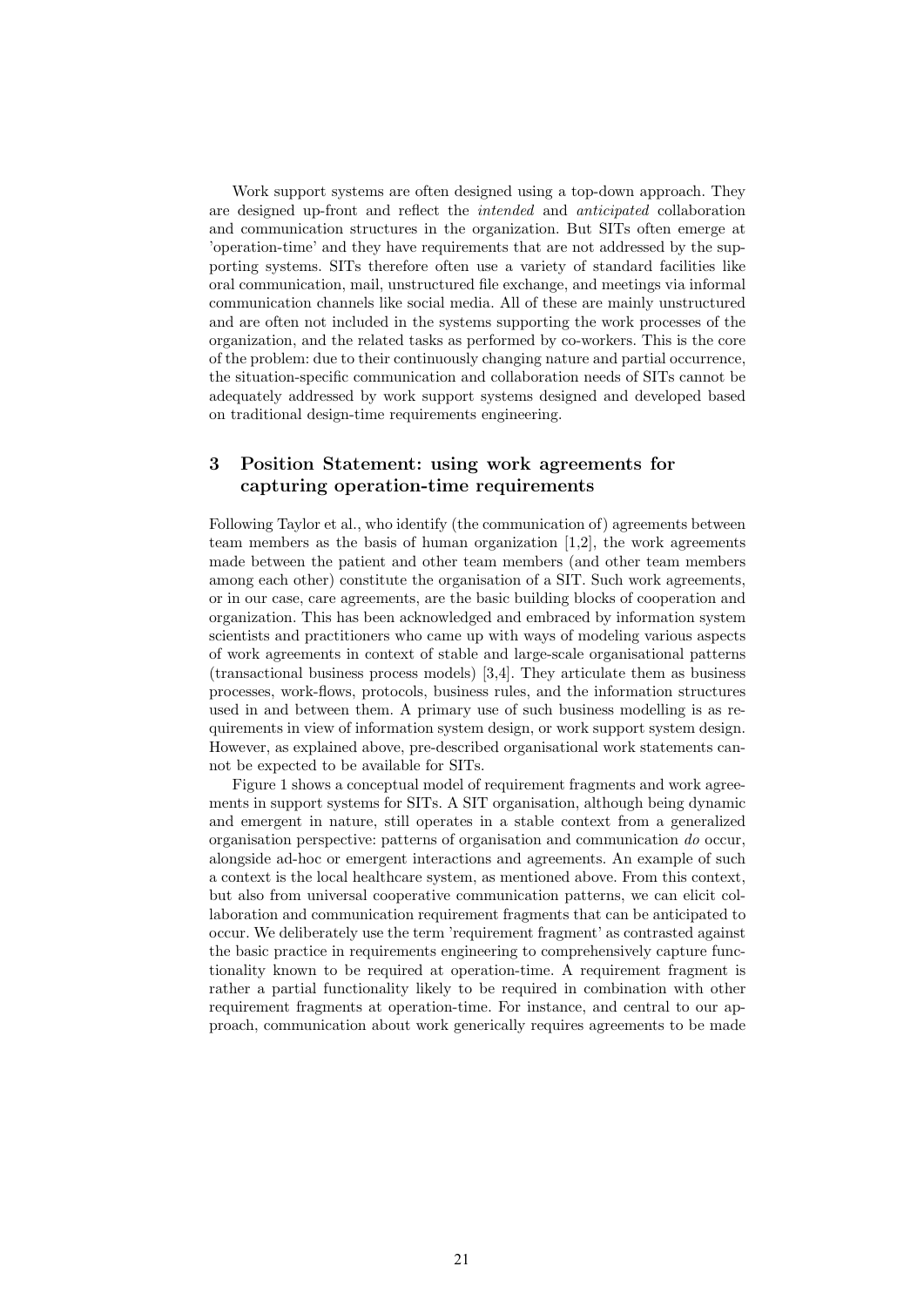

<span id="page-3-0"></span>Fig. 1. Conceptual model of requirements use in SIT support systems

(i.e. stating, structuring, negotiating, discussing, agreeing, committing), to be monitored, and to be managed. Concepts required to cover such activities are available (see for instance  $[4]$ ), but we intend to apply them in a different way: drawing them from operational but explicit work agreements.

Organizational communication and collaboration has been extensively studied in the past. As a result, several patterns of organisational communication, collaboration, and workflow were published, see for instance [\[5\]](#page-5-3), [\[6\]](#page-5-4), [\[7\]](#page-5-5), [\[8\]](#page-5-6), [\[9\]](#page-5-7), [\[10\]](#page-5-8). Such patterns can be leveraged to elicit and describe requirement fragments of organisational communication. The advantage of using existing patterns is twofold: On the one hand, they can serve as candidates when eliciting requirement fragments in a specific operational context; on the other hand, the implementation of such patterns in work support systems can be based upon proven implementation of the patterns in existing systems.

While the elicitation of requirement fragments based on patterns in an operation context happens at design-time, the concrete operation-time communication and collaboration requirements of SITs are not comprehensively known at design-time. Therefore, we propose to continuously capture operation-time requirements of SITs in the form of work agreements. Work agreements as artefacts represent agreements made between co-workers in a SIT at operation time. They combine and instantiate requirement fragments. The work support system analyzes the work agreements at run-time to dynamically re-configure itself to support the collaboration and communication requirements of the SIT. This embraces the volatile nature of SITs, while enabling operation specific support to the co-workers.

To recapitulate, the requirements engineering process is split into a stable design-time process used to elicit requirement fragments as anticipated functional building blocks, and a continuous requirements capturing process based on work agreements at operation time. The former process is applied by re-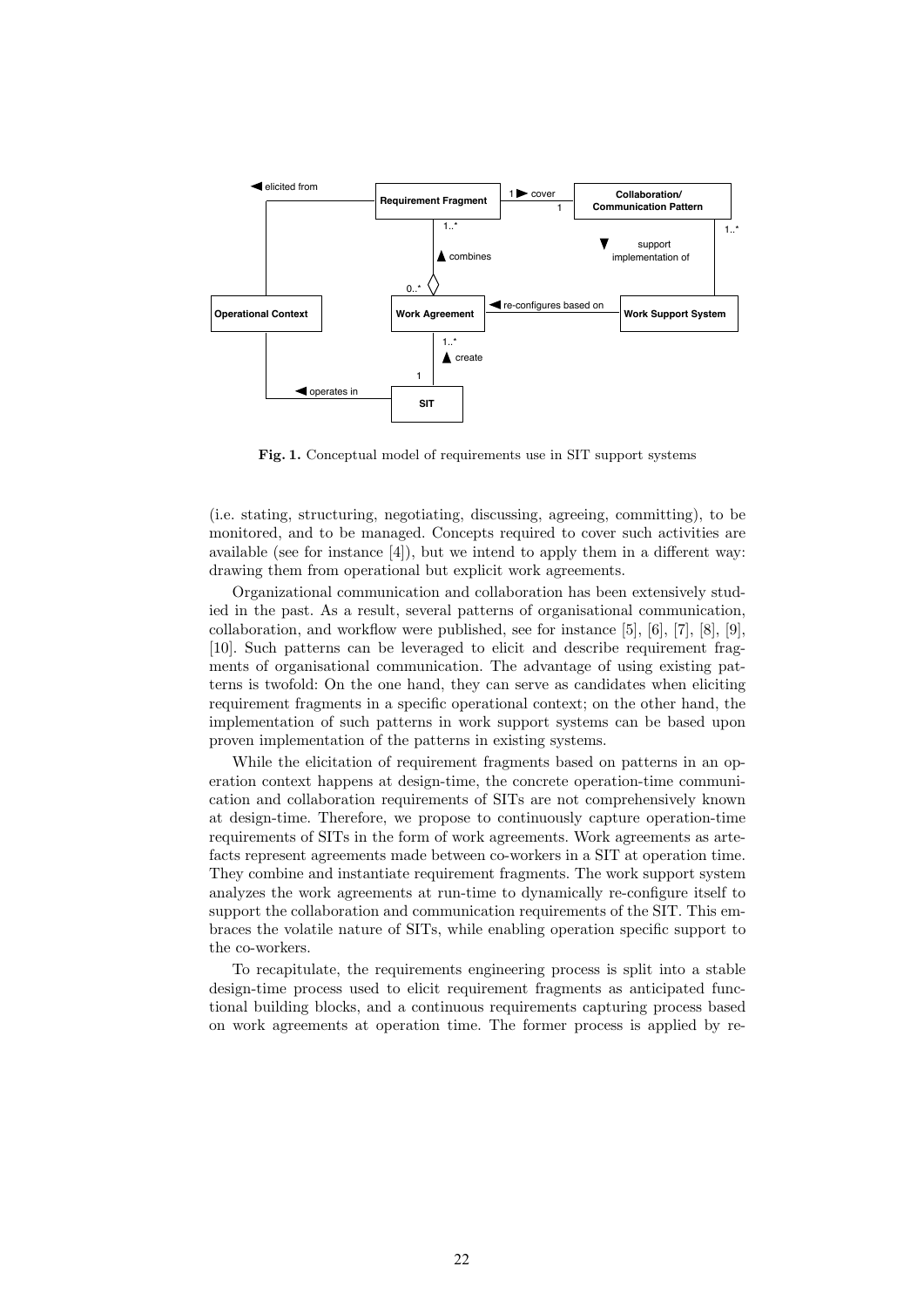quirements engineers, while the latter process is executed by the actors of the system.

# 4 Outline of Research Project

The goal of this research project is to improve work support systems for SITs by means of dynamic work agreements captured at operation time. We plan to identify and describe collaboration patterns that support self-organizing interdisciplinary teams with their work agreements and to provide these patterns as functional building blocks for system design in order to enable continuous requirements engineering.

In first instance we focus on SITs in healthcare contexts, in particular outside tightly organized institutions. There is a strong demand for improving the collaboration between co-workers in order to improve healthcare quality and efficiency. We utilise our existing cooperations with local healthcare organisations in the Netherlands. In the following, we sketch the phases of the research project:

- Step 1 : Identify and categorize types of work agreement used in local healthcare organizations. For this purpose, we will conduct interviews with stakeholders from our partner healthcare institutions and observe individual workers in their daily work.
- Step 2 : In addition, collect examples of work agreements and communication about them using an explerimental application (currently being alphatested) that supports the situation-independent articulation, negotiation, setting and monitoring of work agreements and related cooperative communication. This will not be done in a healthcare environment (yet) but in our own team and in various other teams in educational and research organizations interested in our research.
- Step 3 : Perform a systematic mapping study for collaboration and communication patterns.
- Step 4 : Map the collaboration patterns identified in Step 3 to the work agreements types and observed communication found in Steps 1 and 2. We expect that several work agreements and communcations can be de-composed into one or more fragments that instantiate one of the collaboration patterns.
- Step 5 : Develop a reference architecture for work support systems that provides means for dynamic re-configurations of workflow support modules based on work agreements. We will leverage proven solutions promoted for the implementation of the corresponding collaboration patterns.

The results of our research project can be used for designing innovative SIToriented work support systems for use in healthcare organizations, and beyond.

### References

<span id="page-4-0"></span>1. James R Taylor, Carole Groleau, Lorna Heaton, and Elizabeth Van Every-Taylor. *The Computerization of Work: A Communication Perspective*. Sage Publications, Inc, Thousand Oaks, CA, 2000.